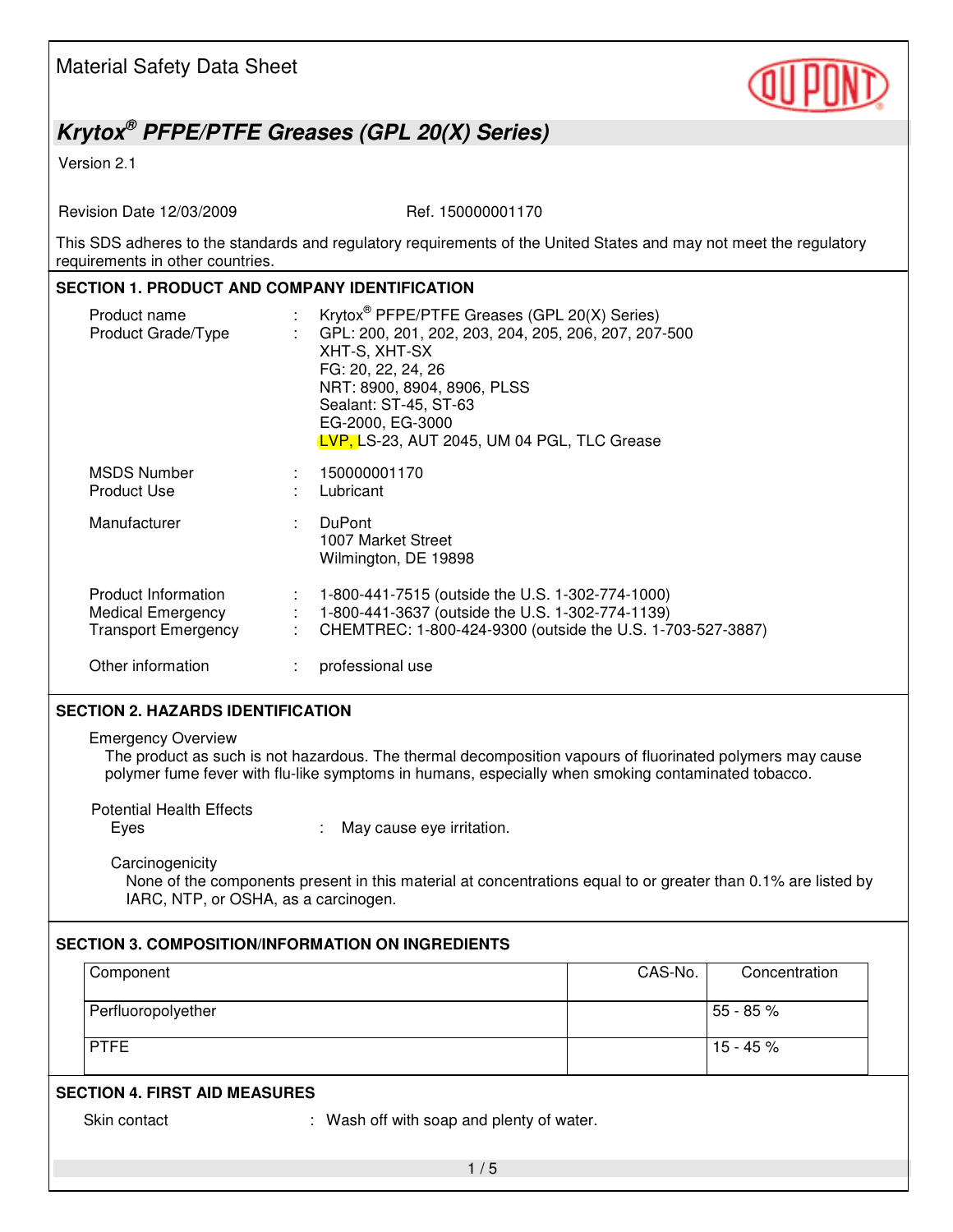

# *Krytox® PFPE/PTFE Greases (GPL 20(X) Series)*

Version 2.1

| <b>Revision Date 12/03/2009</b> | Ref. 150000001170                                                                                                                                    |
|---------------------------------|------------------------------------------------------------------------------------------------------------------------------------------------------|
| Eye contact                     | : Rinse with plenty of water. If eye irritation persists, consult a specialist.                                                                      |
| Inhalation                      | : Move to fresh air in case of accidental inhalation of fumes from overheating or<br>combustion.                                                     |
| Ingestion                       | : Never give anything by mouth to an unconscious person. DO NOT induce<br>vomiting unless directed to do so by a physician or poison control center. |
| General advice                  | : When symptoms persist or in all cases of doubt seek medical advice.                                                                                |
|                                 |                                                                                                                                                      |

### **SECTION 5. FIRE-FIGHTING MEASURES**

| <b>Flammable Properties</b>  | : Method : Pensky-Martens closed cup - PMCC                                                                                                       |
|------------------------------|---------------------------------------------------------------------------------------------------------------------------------------------------|
| Flash point                  | does not flash                                                                                                                                    |
| Thermal decomposition        | : 300 °C (572 °F)                                                                                                                                 |
| Fire and Explosion Hazard    | : In fire conditions, toxic decomposition products may be formed.                                                                                 |
| Suitable extinguishing media | : The product itself does not burn.<br>Use extinguishing measures that are appropriate to local circumstances and<br>the surrounding environment. |
| Firefighting Instructions    | : Wear self-contained breathing apparatus and protective suit. Standard<br>procedure for chemical fires.                                          |

#### **SECTION 6. ACCIDENTAL RELEASE MEASURES**

NOTE: Review FIRE FIGHTING MEASURES and HANDLING (PERSONNEL) sections before proceeding with clean-up. Use appropriate PERSONAL PROTECTIVE EQUIPMENT during clean-up.

| Safeguards (Personnel)      | : Refer to protective measures listed in sections 7 and 8.        |
|-----------------------------|-------------------------------------------------------------------|
| Spill Cleanup               | : Shovel into suitable container for disposal.                    |
| Accidental Release Measures | : Prevent material from entering sewers, waterways, or low areas. |

#### **SECTION 7. HANDLING AND STORAGE**

| Handling (Personnel) | : Avoid breathing vapors from overheated material. Do not store or consume<br>food, drink or tobacco in areas where they may become contaminated with<br>this material. General industrial hygiene practice. |  |
|----------------------|--------------------------------------------------------------------------------------------------------------------------------------------------------------------------------------------------------------|--|
| Storage              | : No special storage conditions required. Keep container closed to prevent<br>contamination. No decomposition if stored and applied as directed.                                                             |  |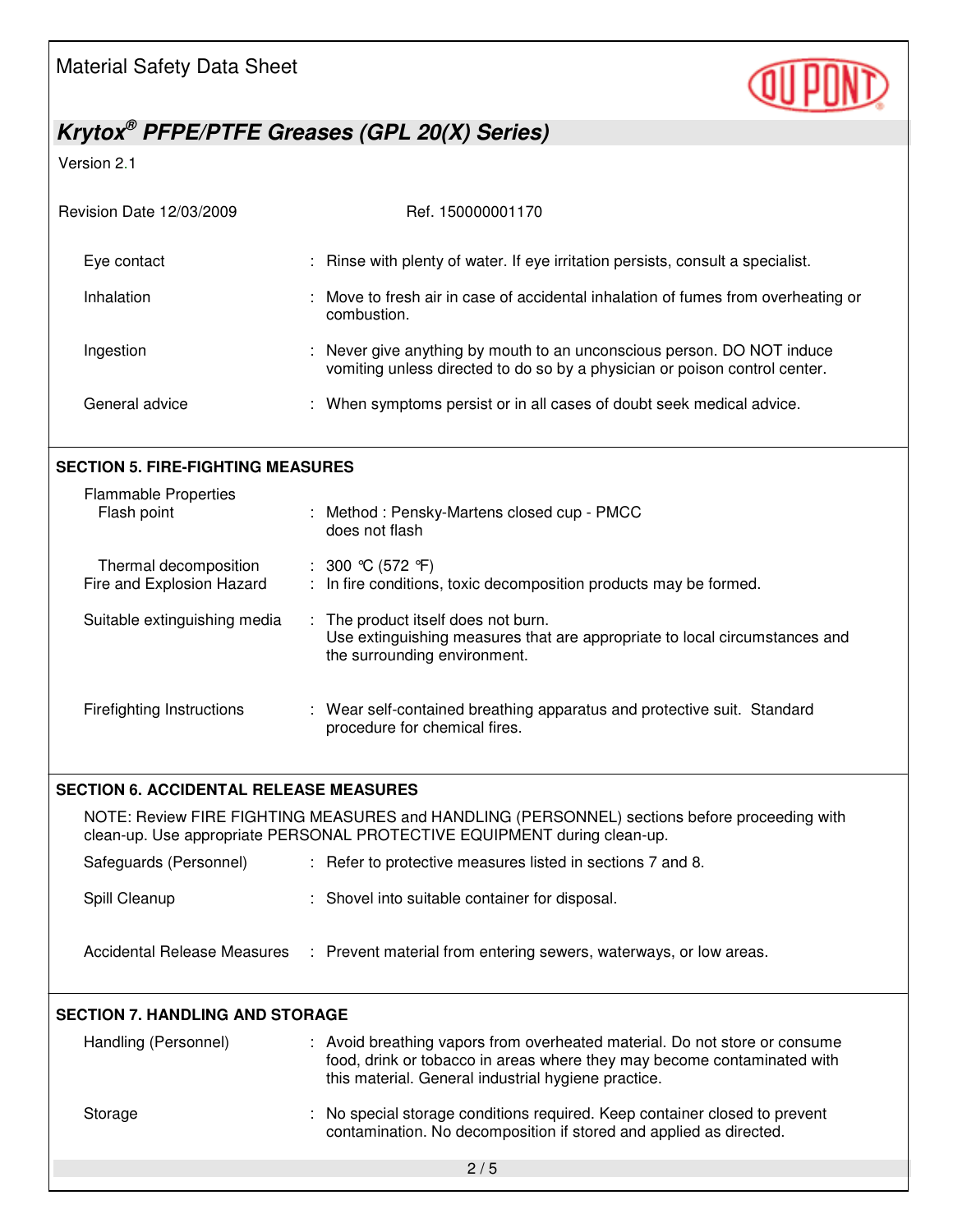| <b>Material Safety Data Sheet</b>                                                                 |                                                                                                                                                                                                                             |  |
|---------------------------------------------------------------------------------------------------|-----------------------------------------------------------------------------------------------------------------------------------------------------------------------------------------------------------------------------|--|
|                                                                                                   | Krytox <sup>®</sup> PFPE/PTFE Greases (GPL 20(X) Series)                                                                                                                                                                    |  |
| Version 2.1                                                                                       |                                                                                                                                                                                                                             |  |
| Revision Date 12/03/2009                                                                          | Ref. 150000001170                                                                                                                                                                                                           |  |
| <b>SECTION 8. EXPOSURE CONTROLS/PERSONAL PROTECTION</b>                                           |                                                                                                                                                                                                                             |  |
| Engineering controls                                                                              | : In the event that the polymer is heated above 300 $\mathbb{C}$ (572 F) local ventilation<br>should be used to avoid exposure to fumes.                                                                                    |  |
| Personal protective equipment<br>Respiratory protection                                           | No personal respiratory protective equipment normally required. In the case<br>of hazardous fumes caused by overheating, wear self-contained breathing<br>apparatus.                                                        |  |
| Hand protection<br>Eye protection<br>Skin and body protection                                     | : Additional protection: No particular glove type is recommended, but nitrile<br>may used.<br>: Safety glasses<br>: No PPE is specified however, avoid contact with skin, eyes, and clothing.<br>Preventive skin protection |  |
| <b>Exposure Guidelines</b><br><b>Exposure Limit Values</b><br>None established.                   |                                                                                                                                                                                                                             |  |
| <b>SECTION 9. PHYSICAL AND CHEMICAL PROPERTIES</b>                                                |                                                                                                                                                                                                                             |  |
| Form<br>Color<br>Odor<br>рH<br>Melting point/range<br><b>Specific Gravity</b><br>Water solubility | grease<br>white<br>none<br>: neutral<br>: 320 °C (608 °F)<br>: 1.89 - 1.93 at 24 °C (75 °F)<br>: insoluble                                                                                                                  |  |
| <b>SECTION 10. STABILITY AND REACTIVITY</b>                                                       |                                                                                                                                                                                                                             |  |
| Stability                                                                                         | : Stable under recommended storage conditions.                                                                                                                                                                              |  |
| Conditions to avoid                                                                               | : Decomposition temperature 300 $\degree$ C (572 $\degree$ F)                                                                                                                                                               |  |
| Hazardous decomposition<br>products                                                               | : Hazardous thermal decomposition products: Fluorinated compounds                                                                                                                                                           |  |
| <b>SECTION 11. TOXICOLOGICAL INFORMATION</b>                                                      |                                                                                                                                                                                                                             |  |
| Krytox <sup>®</sup> PFPE/PTFE Greases (GPL 20(X) Series)<br>Oral ALD                              | > 11,000 mg/kg, rat                                                                                                                                                                                                         |  |
| Skin irritation<br>Eye irritation                                                                 | Species: rabbit, No skin irritation Draize Test<br>Species: rabbit, Mild eye irritation Draize Test                                                                                                                         |  |
|                                                                                                   | 3/5                                                                                                                                                                                                                         |  |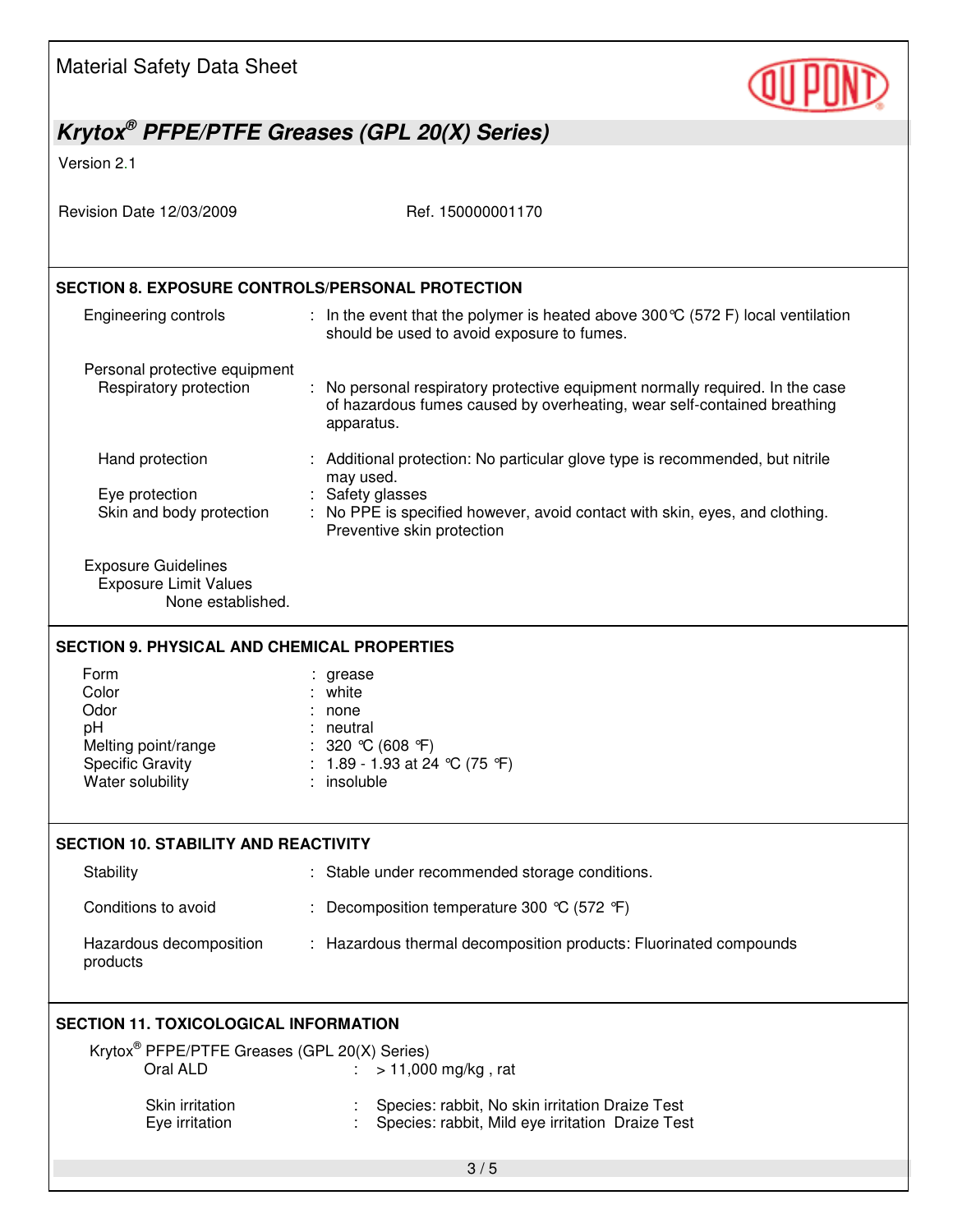| <b>Material Safety Data Sheet</b>                                                                                |                                                                                                                                                                                                                                                                                                   |
|------------------------------------------------------------------------------------------------------------------|---------------------------------------------------------------------------------------------------------------------------------------------------------------------------------------------------------------------------------------------------------------------------------------------------|
| Krytox <sup>®</sup> PFPE/PTFE Greases (GPL 20(X) Series)                                                         |                                                                                                                                                                                                                                                                                                   |
| Version 2.1                                                                                                      |                                                                                                                                                                                                                                                                                                   |
| Revision Date 12/03/2009                                                                                         | Ref. 150000001170                                                                                                                                                                                                                                                                                 |
| Sensitisation                                                                                                    | Species: guinea pig, Animal test did not cause sensitization by skin<br>contact. Method: Buehler Test                                                                                                                                                                                             |
| Further information                                                                                              | The substance is a polymer and is not expected to produce toxic<br>effects.                                                                                                                                                                                                                       |
| <b>SECTION 12. ECOLOGICAL INFORMATION</b>                                                                        |                                                                                                                                                                                                                                                                                                   |
| <b>Aquatic Toxicity</b><br>Perfluoropolyether                                                                    |                                                                                                                                                                                                                                                                                                   |
| 96 h LC50                                                                                                        | Oncorhynchus mykiss (rainbow trout) > 1,000 mg/l<br>Aquatic toxicity is unlikely due to low solubility.                                                                                                                                                                                           |
| 48 h static test EC50                                                                                            | Daphnia magna (Water flea) > 1,000 mg/l                                                                                                                                                                                                                                                           |
| <b>PTFE</b>                                                                                                      | Aquatic toxicity is unlikely due to low solubility.                                                                                                                                                                                                                                               |
| Additional ecological information                                                                                | No data is available on the product itself.                                                                                                                                                                                                                                                       |
| <b>SECTION 13. DISPOSAL CONSIDERATIONS</b><br><b>Waste Disposal</b><br><b>Environmental Hazards</b>              | : In accordance with local and national regulations.<br>: Dispose of container properly.<br>If recycling is not practicable, dispose of in compliance with local regulations.                                                                                                                     |
| <b>SECTION 14. TRANSPORT INFORMATION</b><br>Not classified as dangerous in the meaning of transport regulations. |                                                                                                                                                                                                                                                                                                   |
| <b>SECTION 15. REGULATORY INFORMATION</b>                                                                        |                                                                                                                                                                                                                                                                                                   |
| <b>TSCA Status</b>                                                                                               | : On the inventory, or in compliance with the inventory                                                                                                                                                                                                                                           |
| PA Right to Know<br>Regulated Chemical(s)                                                                        | Substances on the Pennsylvania Hazardous Substances List present at a<br>concentration of 1% or more (0.01% for Special Hazardous Substances):<br>Polytetrafluoroethylene<br>Polytetrafluoroethylene is listed, but we believe it was listed in error and have<br>petitioned to have it delisted. |
| <b>SECTION 16. OTHER INFORMATION</b>                                                                             |                                                                                                                                                                                                                                                                                                   |
| MSDS preparation date<br>Restrictions for use                                                                    | 12/03/2009<br>Do not use DuPont materials in medical applications involving implantation                                                                                                                                                                                                          |
|                                                                                                                  | 4/5                                                                                                                                                                                                                                                                                               |